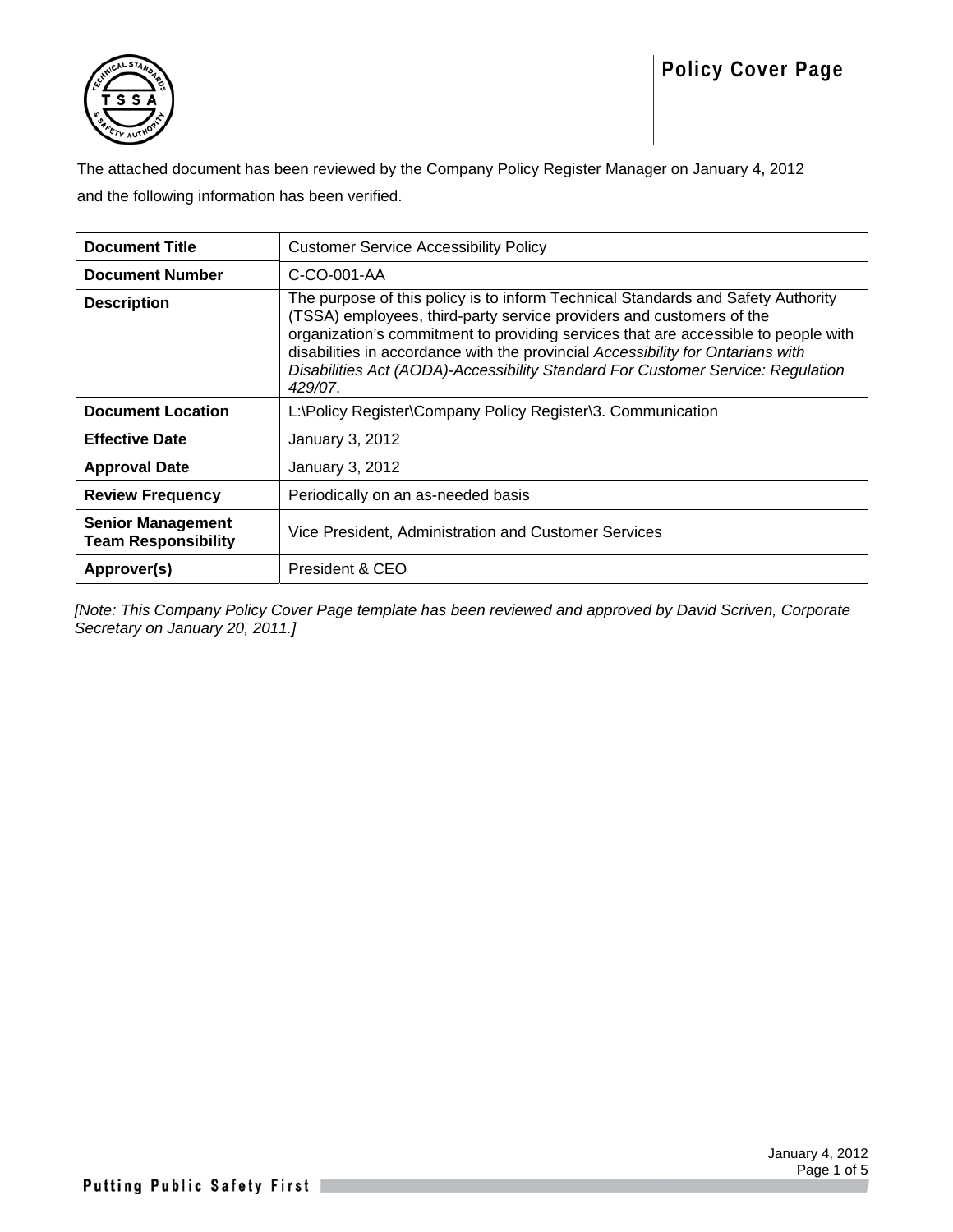

### **Purpose**

The purpose of this policy is to inform Technical Standards and Safety Authority (TSSA) employees, thirdparty service providers and customers of the organization's commitment to providing services that are accessible to people with disabilities in accordance with the provincial *Accessibility for Ontarians with Disabilities Act (AODA)-Accessibility Standard For Customer Service: Regulation 429/07*.

# **Scope**

This policy encompasses the provision of services to all customers by TSSA employees or third-party service providers, such as TSSA's contact centre, who interface with the organization's customers.

# **Responsibility**

### **TSSA Employees**

All TSSA employees are responsible for:

- participating in training that satisfies the *AODA* customer service requirements;
- providing customer service in accordance with the requirements of the *AODA's Accessibility Standard For Customer Service* as written in this policy and other related policies; and
- directing any questions or requests for clarification and/or more information about this policy to the Director, Customer Services.

### **Customer Service**

The Customer Service Department is responsible for:

- ensuring that the third-party service providers who interface with TSSA's customers meet the training requirements of *AODA's Accessibility Standard For Customer Service;*
- developing and implementing communications with respect to planned or unplanned disruptions in services usually used by customers with disabilities;
- ensuring every reasonable effort is made to provide information in accessible formats upon request by a customer or on behalf of a customer with a disability;
- managing and responding to feedback about how TSSA provides services to customers with disabilities; and
- maintaining an awareness of the customer service related sections of *AODA* and promoting compliance within the organization.

### **Human Resources**

The Human Resources Department is responsible for:

facilitating the delivery of *AODA* required training of employees.

# **Definitions**

**Customer** - Under the *AODA*, the term used to describe patrons, stakeholders or anyone in receipt of services. The primary recipients of TSSA's services are members of the regulated industries such as

### Putting Public Safety First

Approved by: President and CEO on January 3, 2012 Effective: January 3, 2012

Page 2 of 5

**This policy may be made available in alternative formats for customers upon their request**.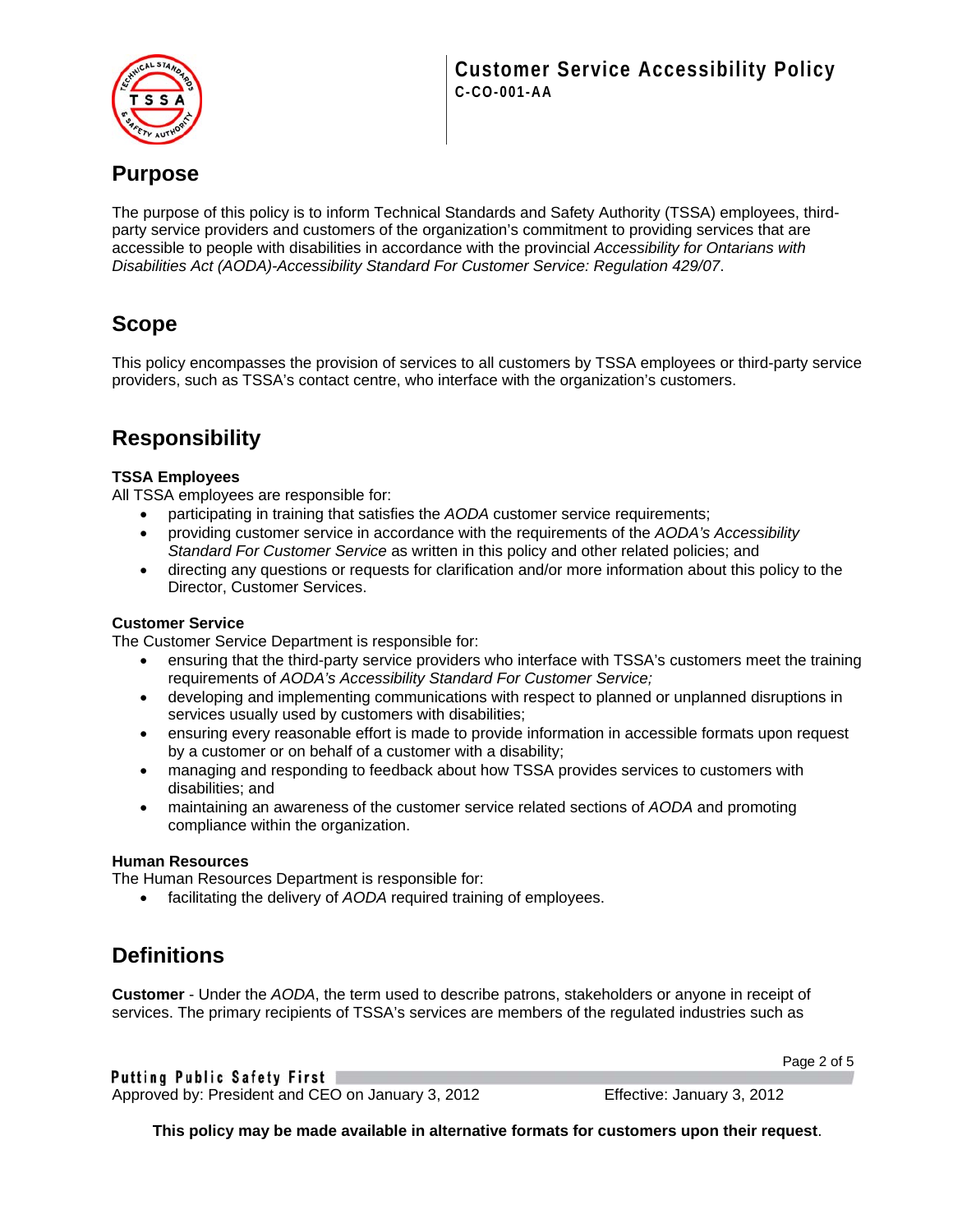### **Customer Service Accessibility Policy C-CO-001-AA**



tradespeople, certificate holders, contractors, property owners including managers and staff, government or related agency representatives and members of the public.

**Disability** - Under the *AODA*, the definition of disability is:

(a) any degree of physical disability, infirmity, malformation or disfigurement that is caused by bodily injury, birth defect or illness and, without limiting the generality of the foregoing, includes diabetes mellitus, epilepsy, brain injury, any degree of paralysis, amputation, lack of physical co-ordination, blindness or visual impediment, deafness or hearing impediment, muteness or speech impediment, or physical reliance on service animal, or in a wheelchair or other remedial appliance or device;

(b) a condition of mental impairment or a developmental disability;

(c) a learning disability, or a dysfunction in one or more of the processes involved in understanding or using symbols or spoken language;

(d) a mental disorder; or

(e) an injury or disability for which benefits were claimed or received under the insurance plan established under the *Ontario Workplace Safety and Insurance Act.*

**Service Animal** - An animal is a service animal if it is readily apparent that the animal is used by a person with a disability for reasons relating to a disability.

**Support Person** - Someone who accompanies a person with a disability in order to assist them. The assistance may include, but is not limited to, communication, mobility, personal care, medical needs or in accessing services.

**Assistive Devices and Technologies** - Devices are equipment that people with disabilities utilize to assist in their daily lives at home, work or school, etc: Such devices could be a walker, scooter, cane, magnification or specialized learning software, communication board, etc; Technologies are applications such as screen reading applications, audio recording and voice recognition which people with disabilities use to obtain information and communicate with others.

# **Policy**

TSSA will strive to ensure the provision of customer service in a way that reflects the following core principles as outlined in the *AODA*.

- **Dignity**  Services are provided in a manner that is respectful to persons with a disability and does not diminish the person's importance.
- **Independence**  Accommodating a person's disability means respecting their right to do for themselves and allowing them to choose the way they wish to receive goods and services.
- **Integration** Persons with disabilities can access all goods and services. This may require alternative formats and flexible approaches. It means inclusiveness and full participation which is a fundamental human right.
- **Equal Opportunity**  Service is provided to persons with disabilities in a way that their opportunity to access goods and services is equal to that given to others.

### **SERVICES**

Page 3 of 5

**This policy may be made available in alternative formats for customers upon their request**.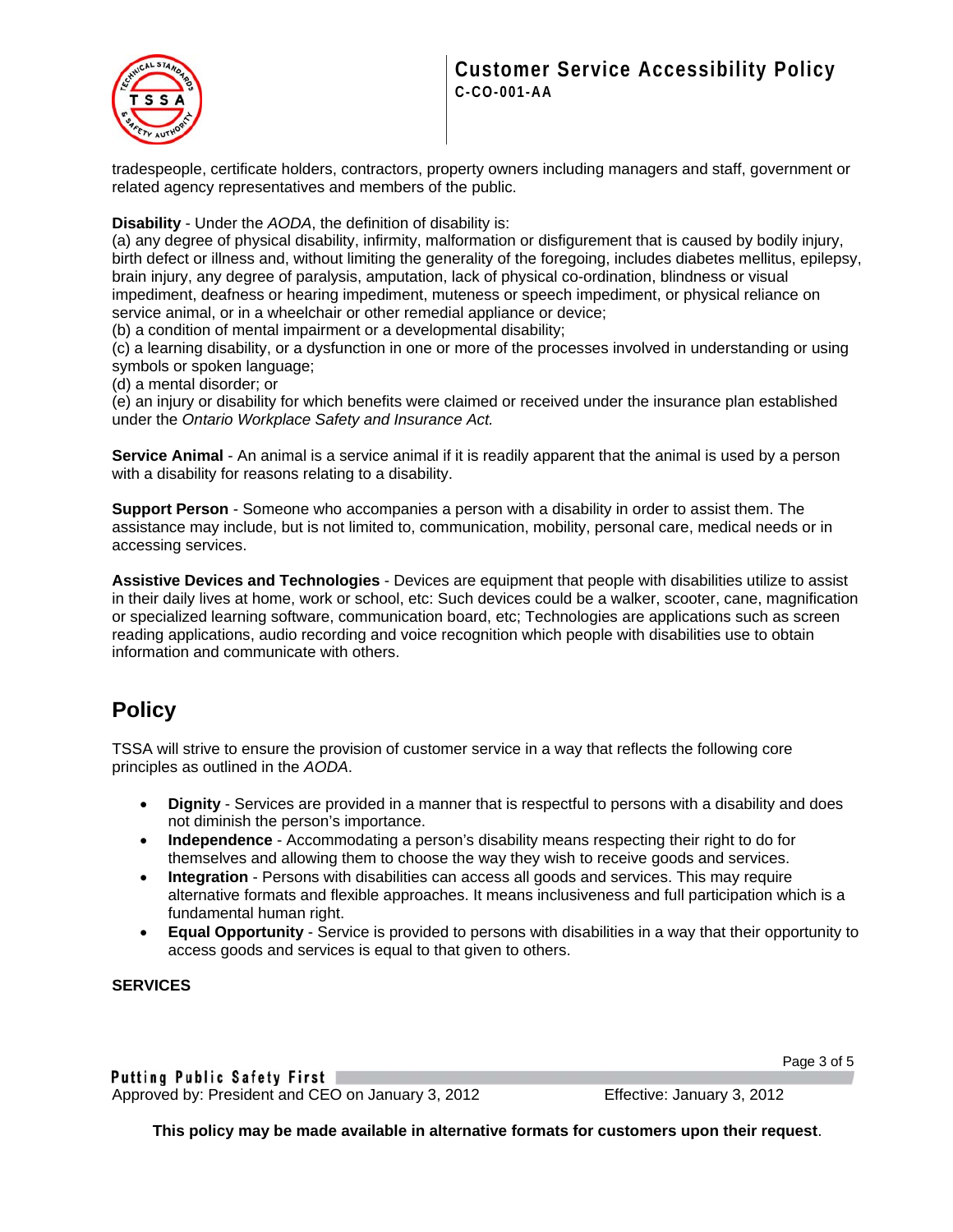

### **Notice of Planned or Unplanned Disruption in Service and Facilities**

In the event of a disruption of services or facilities usually used by customers with disabilities, TSSA is committed to taking all reasonable steps to provide notice of such disruptions in a timely manner through the appropriate information channels. The notice for the disruption will include the reasons for the disruption, anticipated duration of the interruption and a description of alternative facilities or services that may be available. TSSA will ensure that this information is made available to customers in the most accessible manner possible dependant upon the circumstances of the disruption. Notice of service or facility disruptions may be provided at the site of the disruption, on TSSA's website and/or on the telephone.

#### **Service Animals and Support Persons**

TSSA welcomes any customer who is accompanied by service animals, including guide dogs, or support persons and will provide access to all parts of its premises that are open to customers. In the rare case that guide dogs or service animals are not allowed in an area of the premises for a reason such as health and safety, TSSA will ensure that this information is communicated to customers and that an alternative is provided for customers to obtain, use or benefit from TSSA's services. The use and safety of any service animal is the responsibility of the person with the disability.

#### **Assistive Devices and Technologies**

TSSA welcomes customers with disabilities who require the use of assistive devices and technologies in all parts of TSSA premises that are open to customers. In the rare case that assistive devices and technologies are not allowed in an area of the premises for a reason such as health and safety, TSSA will ensure that this information is communicated to customers and that an alternative is provided for customers to obtain, use or benefit from TSSA's services. The provision, use and safety of personal assistive devices and technologies is the responsibility of the person with the disability unless otherwise indicated by TSSA.

#### **COMMUNICATIONS**

#### **Communications With Persons With Disabilities**

In communicating with a person who has a disability, TSSA will do so in a manner that takes into account the person's disability. Communication requirements vary from person to person and not all persons with the same disability use the same communication modalities.

#### **Alternative Formats**

TSSA's *Customer Service Accessibility Policy* will be made available to customers and the public upon request and on TSSA's website. As required, these documents will be made available in alternate accessible formats upon request by, or on behalf of a customer with a disability.

#### **Feedback**

As part of TSSA's commitment to provide excellent and accessible customer service, TSSA welcomes the opportunity to receive and respond to customer feedback. In order to ensure that this process is accessible, TSSA will accept feedback in the following methods:

- Telephone: 1-877-682-8772
- E-mail: customerservices@tssa.org
- In person or in writing: 3300 Bloor Street West, 16<sup>th</sup> floor Centre Tower, Toronto, Ontario, M8X-2X4 Attention: Director, Customer Services

Page 4 of 5

**This policy may be made available in alternative formats for customers upon their request**.